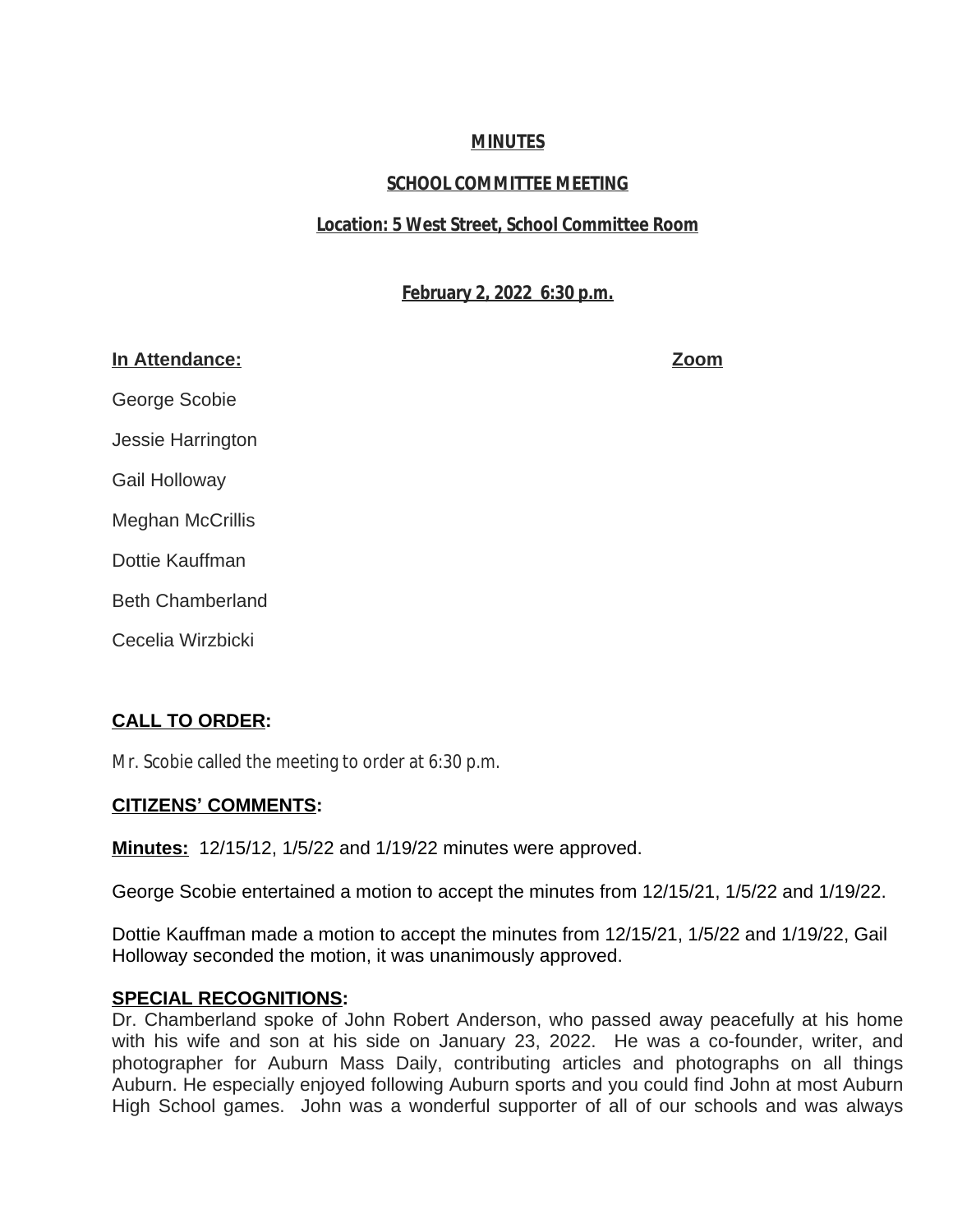willing to post, share and write about the happenings in the Auburn Public Schools. For many years, John was an Auburn town meeting member and a representative on the Auburn Open Space Committee. He also coached Auburn Youth Soccer. A moment of silence was held.

# **STUDENT REPRESENTATIVES REPORT:**

[Jasmyn Gates](mailto:jgates22@auburn.k12.ma.us)[spoke of the AP Government We The People virtual competition over the](mailto:jgates22@auburn.k12.ma.us)  [weekend, Auburn came in 3rd place. A memorial basketball game was held in honor of Mr.](mailto:jgates22@auburn.k12.ma.us)  [Bedard. \\$700 was raised for his memorial scholarship. Jasmyn also spoke about the new group](mailto:jgates22@auburn.k12.ma.us) [Students for DIversity and their goals for Black History Month.](mailto:jgates22@auburn.k12.ma.us)

[Ally McGill](mailto:amcgill23@auburn.k12.ma.us) stated we are at the halfway point in the trimester, Mr. Delongchamp recently announced that the Winter Carnival is back and will be held February 14-18th. Boys & Girls Hockey and Indoor Track are also having successful sports seasons.

### **SUPERINTENDENT'S REPORT:**

### **UNFINISHED BUSINESS:**

### **COVID Update Information**

### Dr. Chamberland provided an update on COVID cases and other pertinent details since our last meeting.

- New COVID 19 Testing Program and Enrollment
- COVID 19 Positives Reporting
- New DESE quidelines, minor changes
- Trending in the right direction

### **Fee Schedule Review Information**

As discussed at the January 19, 2022 School Committee Meeting, we conducted a review of the substitute rates paid in neighboring districts. Based on this information and in consultation with Mrs. Wirzbicki, Dr. Chamberland recommended the following changes to the rates paid to substitute teachers and support staff in the district. The fee schedule for building use will be presented at an upcoming meeting.

|                                          | <b>Auburn Current Rates</b> | <b>Recommended Rates</b> |
|------------------------------------------|-----------------------------|--------------------------|
| Day to Day                               | \$80.00                     | \$90.00                  |
| Day to Day Certified                     | \$85.00                     | \$100.00                 |
| <b>Retire Certified District Teacher</b> | \$90.00                     | \$110.00                 |
| LTS 1-29 Days                            | \$85.00                     | \$110.00                 |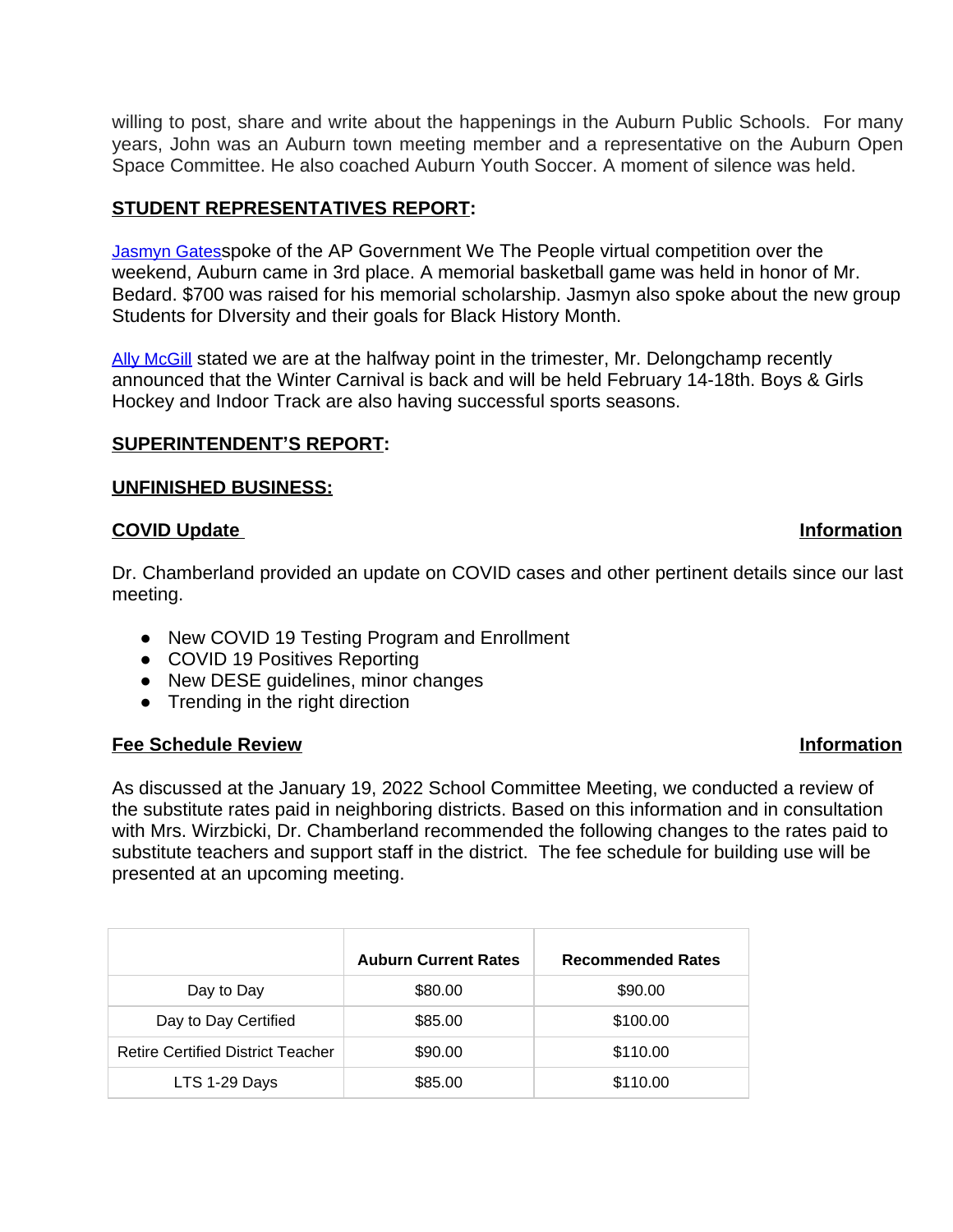| LTS 31-90 Days                  | \$150.00     | \$150.00                  |
|---------------------------------|--------------|---------------------------|
| $LTS$ 91+ days                  | BA Step 1    | BA Step 1                 |
| <b>Instructional Assistants</b> | \$12.00/hour | \$80.00/day(\$12.30/hour) |
| ABAs                            | \$12.30/hour | \$90.00/day(\$12.85/hour) |

George Scobie agreed with the rate change to remain competitive. It was agreed that administration would come up with a few projections to see how the rate change would affect the budget. Will discuss and vote in an upcoming meeting.

### **NEW BUSINESS:**

### **Auburn Public Schools 2022-2023 School Calendar Action**

In collaboration with building administrators and central office administrators, the proposed school calendar for the 2022-2023 school year was presented.

Jessie Harrington asked that we make half days for students more prominent in the calendar by adding a slash through the date.

*Recommended Motion***……..**to accept the proposed school calendar for the 2022-2023 school Year.

George Scobie entertained a motion to accept the proposed school calendar for the 2022-2023 school year.

Dottie Kauffman made a motion to accept the proposed school calendar for the 2022-2023 school year, Meagan McCrillis seconded the motion, it was unanimously approved.

### **Approval of School Choice for the 2022-2023 School Year Action**

Per Massachusetts General Law, Massachusetts school districts are required to vote on continuance of school choice in their district. School Choice has been an important aspect of our school budget for the last decade. We have also enjoyed welcoming wonderful students and families to the district through the School Choice program. As we prepare for the FY'23 budget, it was Dr. Chamberland's recommendation that we continue the school choice program. The number of students to be accepted into the district will be determined as we get closer to March and demographics are finalized for next year.

*Recommended Motion:*.....to continue the school choice program in the Auburn Public Schools and to allow the Superintendent to decide what the number of students into the district will be after reviewing demographic data more closely.

George Scobie entertained a motion to accept the proposal to continue the School Choice Program and allow the Superintendent to decide the number of open seats available,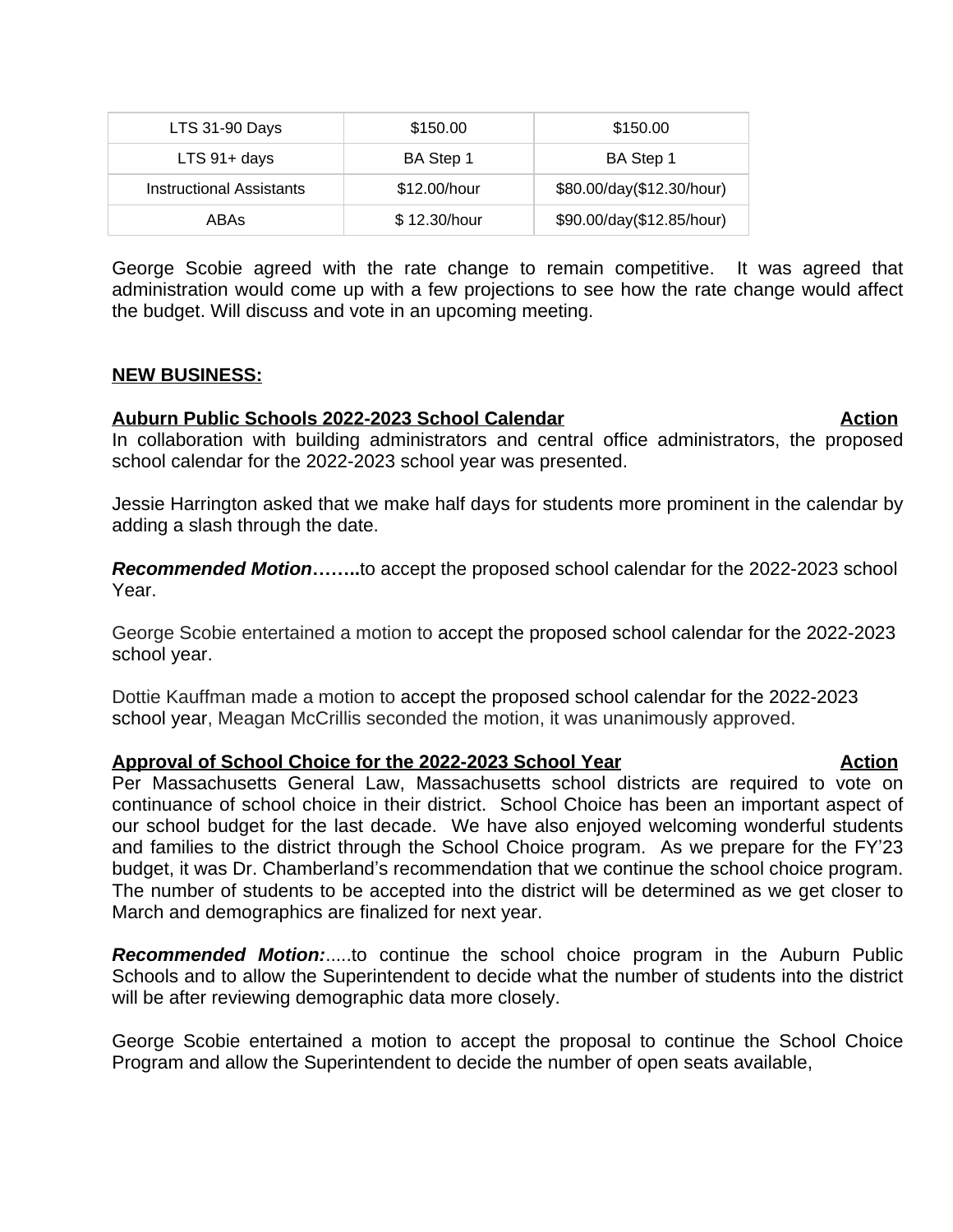Meagan McCrillis made a motion to accept the proposal to continue the School Choice Program and allow the Superintendent to decide the number of open seats available. Gail Holloway seconded the motion, unanimously approved.

### **Auburn Lodge of Elks Donation**

### **Action**

The Auburn Lodge of Elks #2118, presented Brian Davis, our athletic Director, with a \$200 donation to help defray the cost of commemorative t-shirts which were purchased for the Tarentino Cup Varsity football game.

*Recommended Motion:* … to accept with gratitude, the donation of \$200 from The Auburn Lodge of Elks #2118.

George Scobie entertained a motion to accept the \$200 donation from The Auburn Lodge of Elks #2118, with gratitude.

Jessie Harrington made a motion to accept the \$200 donation from The Auburn Lodge of Elks with gratitude, [Gail Holloway](mailto:gholloway3@aol.com) [seconded the motion, it was unanimously approved.](mailto:gholloway3@aol.com)

### **[Operation Surprise from The Home Depot](mailto:gholloway3@aol.com) [Action](mailto:gholloway3@aol.com) Action**

Mr. [Dustin](mailto:gholloway3@aol.com) [Kruckas,](mailto:gholloway3@aol.com) store manager at The Home Depot here in Auburn, [nominated](mailto:gholloway3@aol.com) Bryn [Mawr](mailto:gholloway3@aol.com) School for the [Operation](mailto:gholloway3@aol.com) Surprise Grant Program. Bryn [Mawr](mailto:gholloway3@aol.com) has been awarded [\\$1000.00.](mailto:gholloway3@aol.com) The [money will go a long way to help support the students.](mailto:gholloway3@aol.com)

*[Recommended](mailto:gholloway3@aol.com) Motion:* … to accept with gratitude, \$1000.00 from [Operation](mailto:gholloway3@aol.com) Surprise and [The Home Depot.](mailto:gholloway3@aol.com) 

[George Scobie entertained the motion to accept with gratitude the \\$1000 from Operation](mailto:gholloway3@aol.com)  [Surprise and The Home Depot.](mailto:gholloway3@aol.com)

[Meagan McCrillis made a motion to accept with gratitude the \\$1000from Operation Surprise](mailto:gholloway3@aol.com)  [and The Home Depot.](mailto:gholloway3@aol.com) [Gail Holloway](mailto:gholloway3@aol.com)[seconded the motion, it was unanimously approved.](mailto:gholloway3@aol.com)

# **[TEACHING AND LEARNING REPORT:](mailto:gholloway3@aol.com)**

# **[FIRST Robotics for Auburn High School Students](mailto:gholloway3@aol.com) [Information](mailto:gholloway3@aol.com)**

[Dr. Chamberland announced a great new opportunity for the students of Auburn High](mailto:gholloway3@aol.com)  [School to participate in the FIRST Robotics Competition. FIRST stands for, "For](mailto:gholloway3@aol.com)  [Inspiration and Recognition of Science and Technology." Dubbed the varsity Sport for](mailto:gholloway3@aol.com)  [the Mind,](mailto:gholloway3@aol.com)™ [FIRST Robotics Competition \(FRC\) combines the excitement of sport with](mailto:gholloway3@aol.com)  [the rigors of science and technology. Under strict rules, limited resources, and time](mailto:gholloway3@aol.com)  [limits, teams of students are challenged to raise funds, design a team](mailto:gholloway3@aol.com) "brand," hone [teamwork skills, and build and program a robot to perform prescribed tasks against a](mailto:gholloway3@aol.com)  field of competitors. It's as close to "real world" [engineering as a student can get.](mailto:gholloway3@aol.com)  [Professional Mentors volunteer their time and talents to guide each team. Robots are](mailto:gholloway3@aol.com)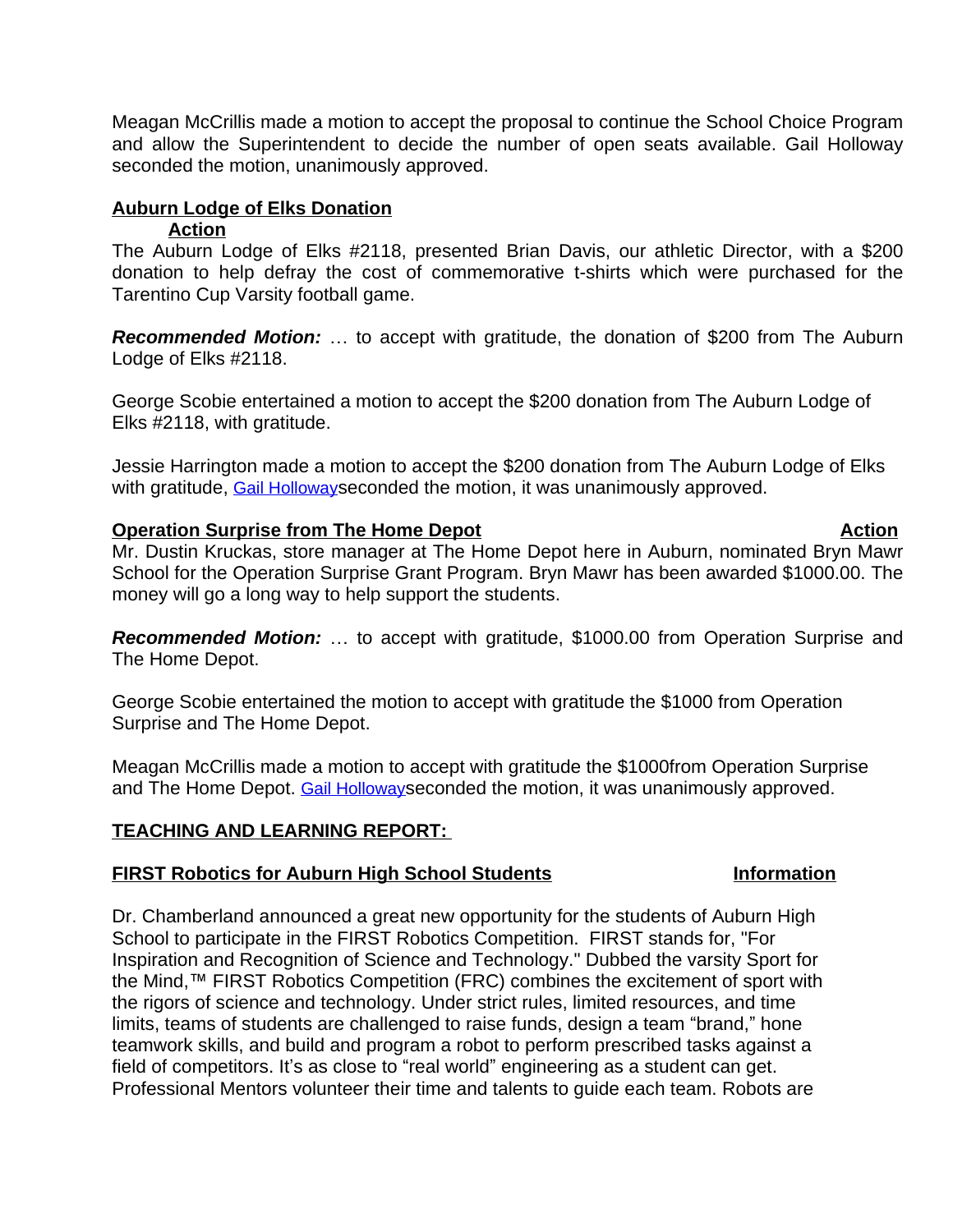built in 6 weeks from a common kit of parts provided by FIRST, and typically weigh up to 150 lbs. This year, we will join a team through the Sutton Public Schools with the hope that next year, we are able to have our own team.

## **Encore Program-Update Information**

Dr. Chamberland spoke of the five associates enrolled in our 18-22 year old Transition Program that are currently attending fourteen Vocational Sites both within the Auburn Public Schools and out in the Auburn Community over the course of a week. Two of the associates are working independently at vocational sites including running the dishwasher room at Auburn Middle School as well as doing Meal Prep in the kitchen at Swanson Road Intermediate School. The other associates work with faded support in a variety of other roles. In addition to working at places such as Park 'N Shop and Big Lots, we are quite proud of new opportunities which include not only keeping track of our PPE Gear and filling orders throughout the school system but as recent as this week we received cases of both Test and Stay kits for the school nurses to use and the recent arrival of Test At Home Kits which our associates have both inventoried and packed up for individual shipments to each school to be distributed. We look forward to continuing to help with this recent proactive measure, along with Test At Home Kits for Students, distributing test kits bi-weekly.

The other tier of our Transition Program, **Evolve**, located at Auburn High Schools, currently attends seven different vocational sites over the course of the week and provides vocational opportunities for eight students. Some of these opportunities include Blackstone Valley Nutrition in Millbury as well as running the town wide interoffice mail run, 3 times a week as well as a wide variety of in-house jobs including work in four of our school cafeterias along with delivering mail to staff at the high school.

# **BUSINESS/FINANCIAL REPORT:**

# **FY**<sup>'</sup>**23 Budget and Chapter 70 funding from the State <b>Information**

The Governor released the preliminary FY2023 Chapter 70 aid and net school spending requirements on January 26, 2022. Mrs. Wirzbicki and Dr. Chamberland will be meeting with the Town Manager and CFO to discuss how this will impact Auburn's FY'23 Draft Budget which was approved at the January 6th meeting and has been forwarded to the Town. Mrs. Wirzbicki will provide an update at the meeting.

# **Bus Application for 2022-2023 School Year <b>Action** Action

Mrs. Wirzbicki presented and asked the committee for their approval of the bus application for the 2022-2023 school year. The fee will remain at \$100 for those students who have to pay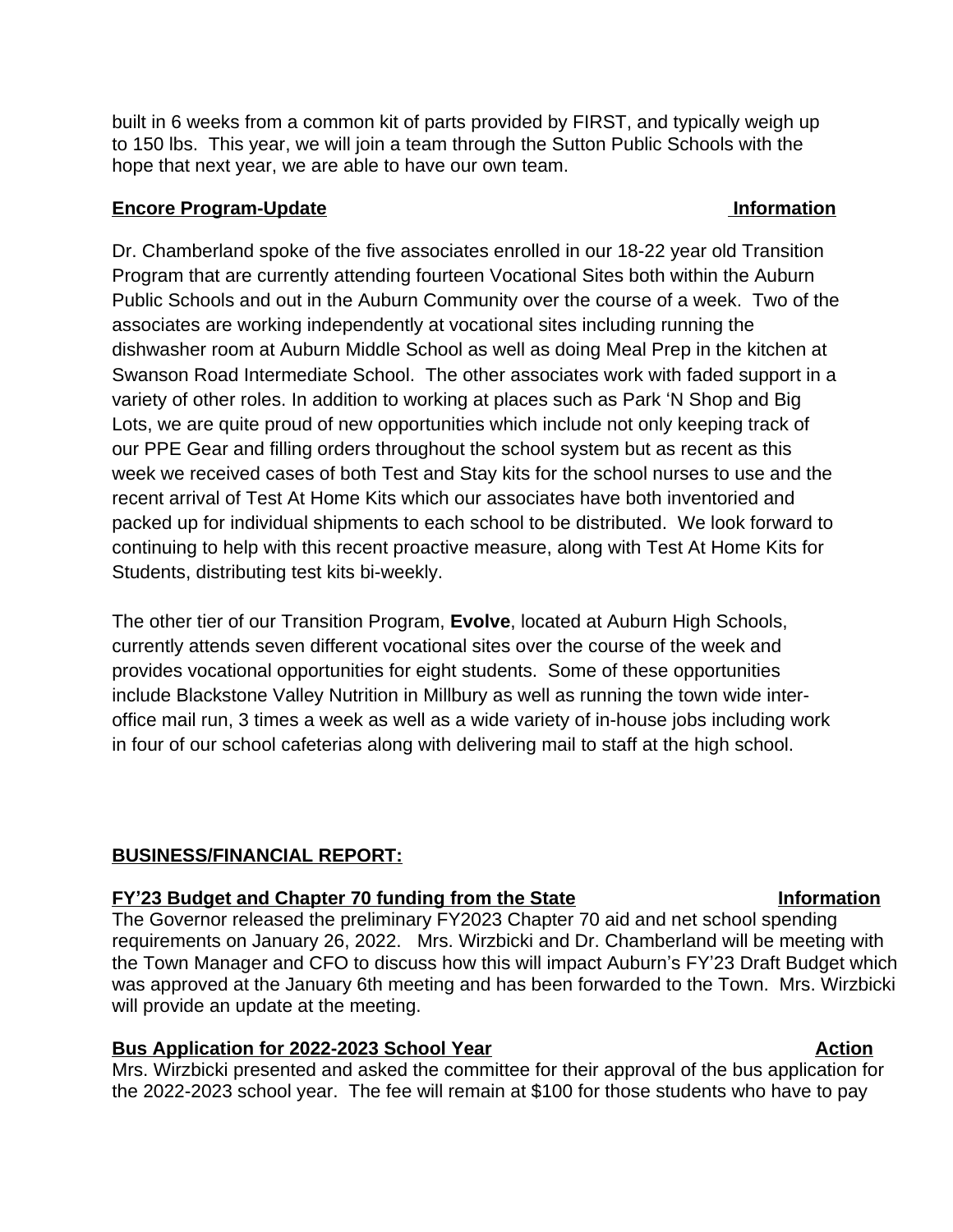(Grades 7 through 12 and Grades K-6 who live less than 2 miles from the school they attend) with a family cap of \$250. The late fee remains at \$100 per child, no cap. We will continue to use Zippslip for the collection of responses. The due date will be June 1, 2022.

*Recommended Motion…..*to approve the bus application for the 2022-2023 school year.

George Scobie entertained the motion to accept the Bus Application for the 2022-2023 school year as presented by Mrs. Wirzbicki.

Dottie Kauffman made a motion to accept the Bus Application for the 2022-2023 school year as presented by Mrs. Wirzbicki. Meagan McCrillis seconded the motion, it was unanimously approved.

## **Year to Date Budget Report in the Second Second Second Second Second Second Second Second Second Second Second Second Second Second Second Second Second Second Second Second Second Second Second Second Second Second Secon**

Mrs. Wirzbicki provided a year to date budget report dated January 26, 2022.

## **Budget Transfers Action**

Mrs. Wirzbicki provided a listing of Budget Transfers dated January 26, 2022 between the same series, along with a listing of Transfers between different series for which she was seeking approval from the committee.

*Recommended Motion…..*to approve the list of Transfers dated January 26, 2022 as presented by the business manager.

George Scobie entertained a motion to accept the list of transfers as presented by the Business Manager.

Meagan McCrillis made a motion to approve the list of Transfers dated January 26, 2022 , Dottie Kauffman seconded the motion, it was unanimously approved.

### **Adjournment** *Roll Call Vote*

Mr. Scobie entertained the motion to adjourn for the evening at 7:04 p.m.; Dottie Kauffman made a motion to adjourn, Jessie Harrington seconded the motion and it was unanimously approved.